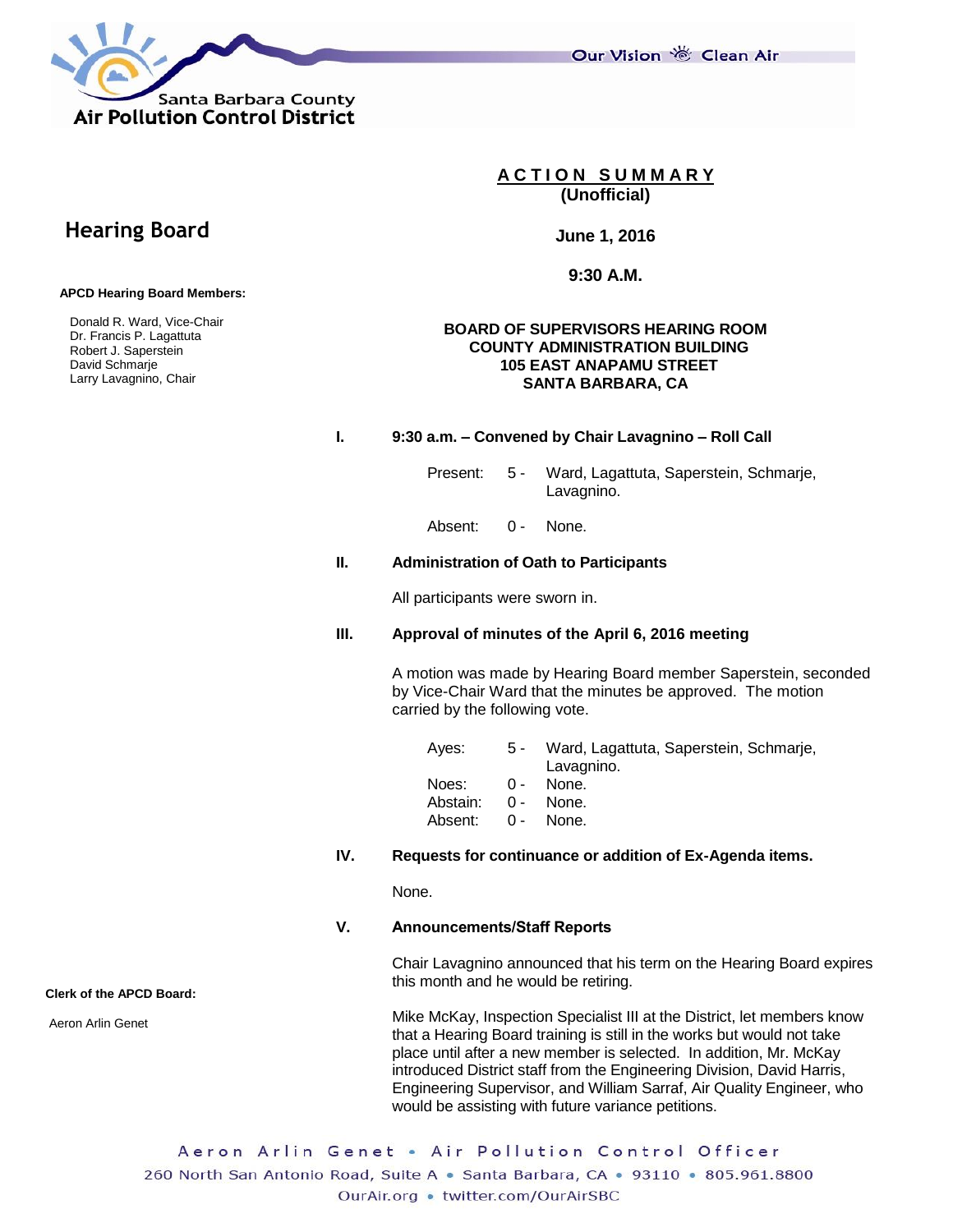## **VI. Public Comment Period**

There were no public comments.

### **VII. Public Hearings**

**1) Case No. – 2016-15-R - ExxonMobil Production Company 12000 Calle Real, Goleta, CA 93117**

**Hearing – To consider an application by ExxonMobil Production Company submitted on April 12, 2016 for the Modification of a Final Compliance Date of Regular Variance 2015-20-R. The Petitioner is requesting continued relief from District Rule 328 and Rule 206, Conditions 9.C.12 and 9.C.12(b) of Part 70/Permit to Operate 8092. The Petitioner operates the equipment described in this Petition at its gas processing plant, approximately 25 miles northwest of Santa Barbara, CA.**

Patrice Surmeier appeared on behalf of the Petitioner; Mike McKay represented the District; Jerry Czuleger acted as Counsel for the Hearing Board.

Following testimony by the Petitioner and the District, the Hearing Board unanimously agreed that good cause was shown to modify the final compliance date of Regular Variance 2015-20-R. A motion was made by Vice-Chair Ward, seconded by Hearing Board member Schmarje to accept the findings as stated by the Hearing Board and that the variance be granted as submitted in the draft Findings and Order. Regular Variance number 2016-15-R was granted with conditions as specified in the Findings and Order for the period of June 26, 2016 through June 25, 2017, or within 90 calendar days of POPCO resuming the processing of platform gas, whichever occurs first, by the following vote:

- Ayes: 5 Ward, Lagattuta, Saperstein, Schmarje, Lavagnino.
- Noes: 0 None.
- Abstain: 0 None.
- Absent: 0 None.
- 

**2) Case No. – 2016-17-R - Freeport McMoRan Oil & Gas 201 South Broadway, Orcutt, CA 93455**

**Hearing – To consider an application by Freeport McMoRan (FMOG) submitted on April 6, 2016 for a Regular Variance from District Rule 328 and Rule 206, Condition 9.C.2(c)(iv) of Part 70/Permit to Operate 9106. The Petitioner operates the equipment described in the Petition on Platform Irene located on the Outer Continental Shelf (OCS) lease tract OCS-P-0441 approximately 4 miles offshore Pt. Pedernales, California and is currently operating under Interim Variance Order 2016-16-I.**

Glenn Oliver appeared on behalf of the Petitioner; Mike McKay represented the District; Jerry Czuleger acted as Counsel for the Hearing Board.

Following testimony by the Petitioner and the District, the Hearing Board unanimously agreed that the six findings had been met. A motion was made by Hearing Board member Saperstein, seconded by Hearing Board member Schmarje to accept the findings as stated by the Hearing Board and that the variance be granted as submitted in the draft Findings and Order. Regular Variance number 2016-17-R was granted with